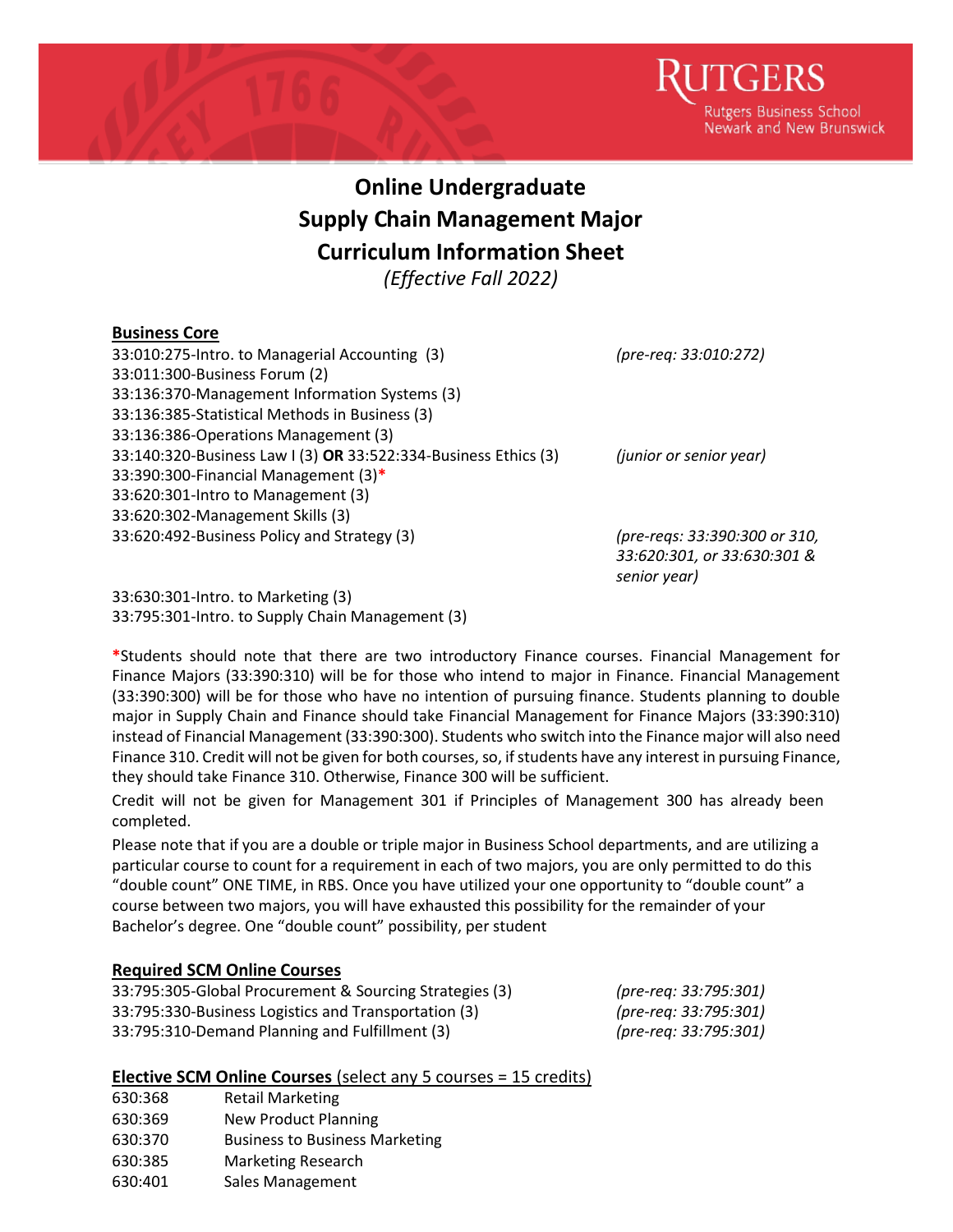| 795:380    | Introduction to Project Management                       |
|------------|----------------------------------------------------------|
| 795:410    | Service Management                                       |
| 795:430    | Supply Chain Risk and Disruption Management              |
| 795:440    | Supply Chain Environmental Management / Green Purchasing |
| 795:450    | Fundamentals of Supply Chain Management with SAP         |
| 795:455    | Supply Chain Transformation in the Digital Era           |
| 795:460    | Introduction to Six Sigma and Lean Manufacturing         |
| 795:465    | Blockchain and Its Application in SCM                    |
| 795:470    | Business Intelligence for Supply Chain and Marketing     |
| 795:475    | Supply Chain Analytics Essentials                        |
| 795:490    | <b>Global Logistics and Supply Chains</b>                |
| 795:491    | <b>Supply Chain Finance</b>                              |
| 795:492    | Pharma Strategy                                          |
| 795:498    | Independent Studies in Supply Chain Management           |
| 795:499    | Independent Studies in Supply Chain Management II        |
| <b>TBD</b> | <b>Global Supply Chain Management</b>                    |
| TBD        | <b>Supply Chain Capstone</b>                             |
| TBD        | <b>Customer Supply Chains</b>                            |
| TBD        | Supply Chain Process and Technology Innovations          |
| TBD        | Supply Chain Modeling and Simulation                     |

## **Stackable Certificates**

## **Supply Chain Foundation Certificate**

#### **Supply Chain Basics Certificate \***

| 795:305 | Global Procurement and Sourcing Strategies ** |
|---------|-----------------------------------------------|
| 795:310 | Demand Planning and Fulfillment **            |
| 795:330 | Business Logistics and Transportation **      |

## **Supply Chain Procurement and Sustainability Certificate \***

| 795:305 | Global Procurement and Sourcing Strategies **            |
|---------|----------------------------------------------------------|
| 795:440 | Supply Chain Environmental Management / Green Purchasing |

## **Supply Chain Planning Certificate \***

| 795:310 | Demand Planning and Fulfillment **               |
|---------|--------------------------------------------------|
| 795:450 | Fundamentals of Supply Chain Management with SAP |

#### **Supply Chain Logistics Certificate \***

| 795:330 | Business Logistics and Transportation ** |
|---------|------------------------------------------|
| 795:410 | Service Management                       |

## **Supply Chain Project Management Certificate \***

| 795:380 | Introduction to Project Management     |
|---------|----------------------------------------|
| 795:425 | Elective SCMS Industry Client Projects |

#### **Supply Chain Technology Certificate #1 \***

| 795:455 | Supply Chain Transformation in the Digital Era |
|---------|------------------------------------------------|
| 795:465 | Blockchain and Its Application in SCM          |